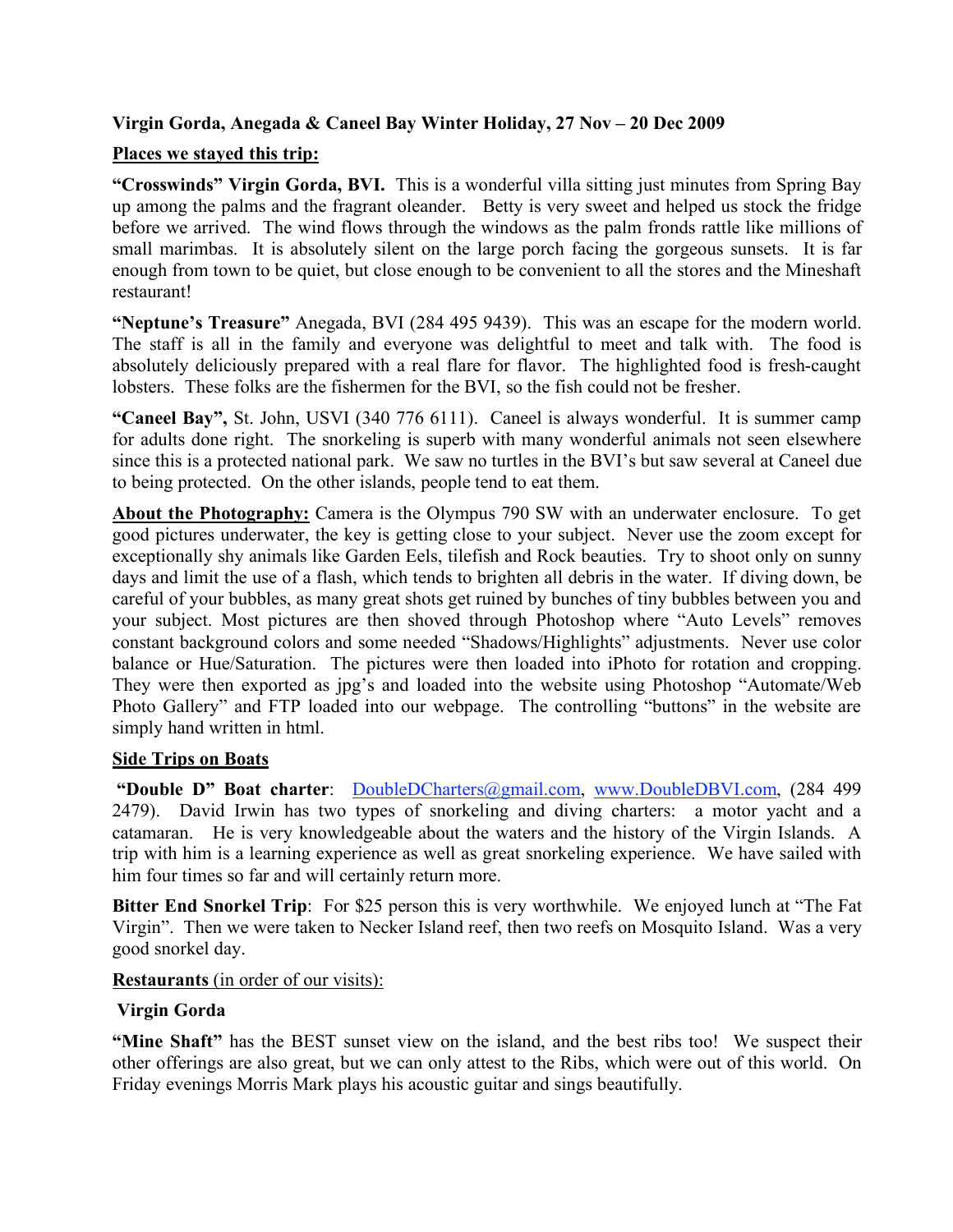**"The Island Pot"** Delicious BBQ ribs and chicken which are delicious and very inexpensive. The sides are good but not spectacular. Food is carryout to enjoy on our balcony

**"The Fat Virgin"** at Biras Creek is a tiny restaurant right on the water and has delicious food. We had the chicken sandwich and chicken roti, which were wonderful.

**"Little Dix Bay"** The Monday night buffet is loaded with lobster, crab, ribs, standing rib roast and so much more, the dessert table is heaped and the Steel Drum Band played in the background. Was well worth the cost.

**"Bath & Turtle":** Their pizza and hamburgers are delicious.

 **"Chez Bamboo":** Delicious fish and very friendly staff. They are not cheap, but not over-priced either. We enjoyed a very nice evening there with Betty.

### **Anegada**

**"Neptune's Treasure" on Anegada:** Food here is the freshest fish there is – these are the fishermen for the BVI's. The lobster is fabulous and the fish is prepared in many different ways, each wonderful. Neptune's is also a great place to stay with delightful people and a typically Anegada low-key pace. We highly recommend both the restaurant for dinner and to stay there.

**"Cow Wreck" on Anegada:** Best fish (Grouper) sandwich ever! Is a great place to swim, walk the miles of beach and enjoy a great lunch!

### **St John**

**"La Tapa"** in Cruz Bay is the best restaurant on this island. We have been going there for many years and it is never disappointing. The food is not just "Island Good" it is "New York Good" and the price is reasonable for the quality and quantity. The staff are all delightful, helpful and very knowledgeable about the food, wines and preparation.

 **"Caneel Bay Bar"** Makes good hamburgers and appetizers. The fish and chips were good in previous years.

**"Uncle Joe's Barbeque"** is right on the busy street a few blocks from the ferry dock. You sit on the little platform with the music from three different bars wafting past as people stroll by and the ribs are absolutely delicious for very little money.

**"MoJo Cafe"** is on the back side of the Cruz Bay boardwalk near the ferry. The food was absolutely wonderful and varied. The Gyro is not like any that you have had with lots of veggies with the perfectly done lamb. The Maho taco was also delicious. The two running it are very nice making you want to give them business.

## **Food Shopping (all stores are staffed with courteous, helpful employees):**

**"Bucks"** has many essentials, but stocking is spotty being on an island depending on ferries for deliveries. If you see something, pick it up, don't hesitate, for it may not be there in an hour and not reappear for a week. It is best to go there and get what you can and THEN decide on what you will make for dinner. Meats are very good on Fri, Sat and Sunday. Produce is good depending on what comes in. If you don't see something be sure to ask for it, for often it is in the storage area, but just not on the shelves. Check expiration dates, as anywhere in the islands. Only expensive wines are offered.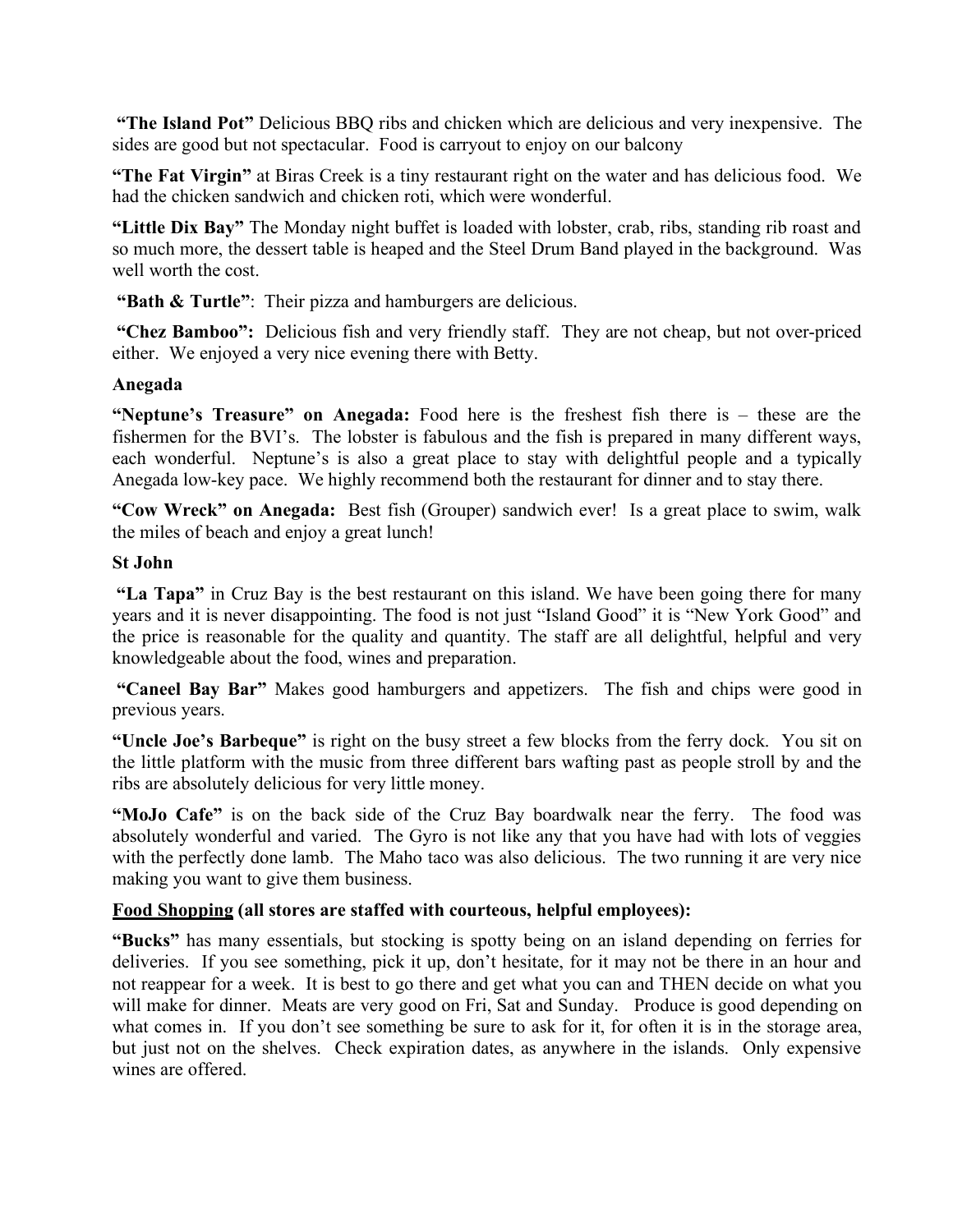**"Bucks Wholesale"** Good selection of many staples. Very good meats at reasonable prices and vegetables. Most everything is less expensive than at the Bucks at the marina with good selection.

**"RTW Road Town Wholesale"** Most item must be purchased in set so three or by the case. Very good prices on wine, beer and water.

**"Super Value"** Small store, which is good to check to fill in what Bucks didn't have.

**"Rosie's"** Good selection of produce and many food items. We found them to be better stocked than Bucks, but that makes sense since they are not right on the dock where boaters are constantly removing items from Buck's shelves, and could also have been related to the day we happened to show up there. Their bread is delicious.

**On Anegada** there is no food shopping.

### **Beaches and Snorkel Sites:**

### **Virgin Gorda:**

**Spring Bay & the Baths:** Snorkeling around the boulders are a vertical reef with amazing fish. Since we were staying just up the hill from the bay, it was our most often visited beach. It was delightful. The snorkeling was amazing. One day there was no snorkeling due to the HUGE sea swells CRASHING dramatically over the rocks. It seems everyone on this beach is friendly making just floating around delightful. No bug problems that we noticed.

**Mountain Trunk:** beach just South of Nail Bay is spectacular in every way. The beach is long and soft with the sand going well into the water. To the left and right are rock outcroppings, which have coral reefs and loaded with fish. Facing the water, the reef to the right is the most spectacular with all sorts of fish, lobster, rays and coral of every color to snorkel past. On a good day, it is an easy snorkel all the way to Nail Bay and into its wonderful reef. We did find more sand fleas than some other beaches.

**Cooper Island**: FABULOUS snorkeling from the rock to the beach. We saw THREE octopus there and two flounder all in one snorkel. The other assortment included huge Great Barracuda, large Tilefish and many others. The food at Cooper Island was very good. We got there on the Double D charter, which we HIGHLY recommend.

**Necker Island reef:** This is a private island (owned by Sir Richard Branson) with a nice reef around it. It was a good snorkel, but not spectacular.

**Mosquito Island:** Snorkeled two reefs on this island, which were quite good. On a 1 to 10 scale, we would rate them at 8 based on variety of fish and beauty.

**Long Bay:** Getting to this beach is fun, driving along a steep dirt road. At the bottom of the hill take a sharp left to find the beach. This has the healthiest reef we have seen on this island. We saw many wonderful fish including the largest Porcupine fish we have EVER seen. The corals and sea fans are absolutely HUGE with hoards of fish.

**Savannah**: Was too wavy to enjoy the coral, but we could see that the back side of the reef facing the sea is spectacular. We need to return on a calm day.

**Nail Bay** Just one of the best reefs there is. It is connected to Long Bay with its huge coral outcroppings. It is the best series of reefs on the island. Lets hope the planned marina is never built which will destroy this gem.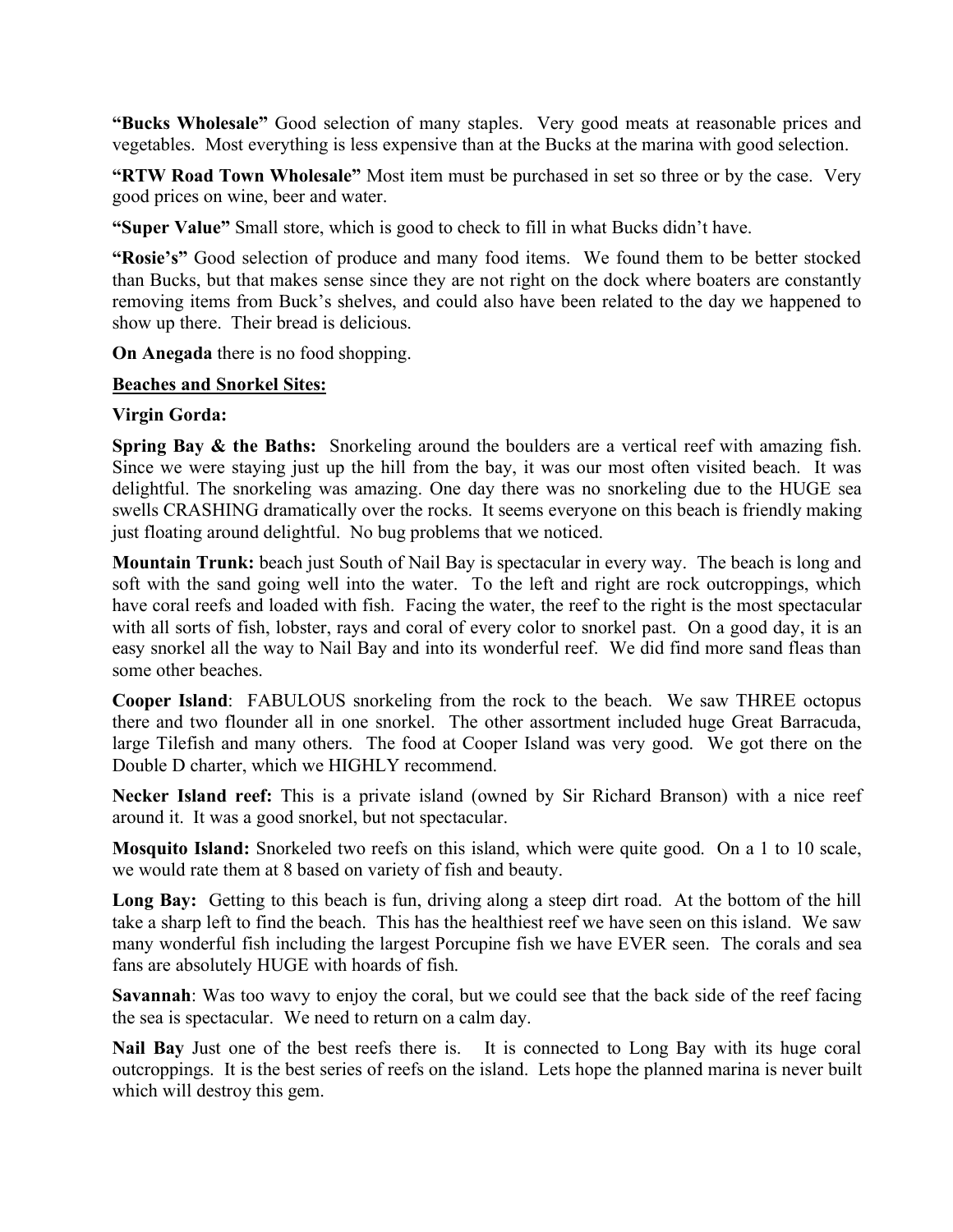### **Anegada:**

**Loblolly Bay Beach:** It was very windy and wavy when we arrived but snorkeled anyway. The under-current was very strong, but became calmer near the coral. It was wonderful snorkeling with several "new" fish recorded and a very old Great Barracuda who was friendly and curious. Last year it was calm and the snorkeling was spectacular all the way to the sea.

**Flash of Beauty:** Had heard this was lovely snorkeling, but a HUGE storm came up as we tried arrived to the beach. Never got wet 9from the sea anyway).

### **St. John:**

**Caneel: All the beaches are wonderful.** We snorkeled Caneel bay and Scott beach the first day and saw many wonderful fish and a Green turtle. Saw two octopuses in one snorkel trip! Counted 14 new fish in the first two snorkel trips. Amazing.

Caneel Bay: Right side (when facing the water) all the way around to Scott beach is wonderful reef loaded with octopus, eels and thousands of fish. The coral is healthy with many colored sponges too.

Little Caneel Bay toward Honeymoon is more sparse, but with its own unique population of fish including grouper.

Paradise and Scott is essentially one beach with great rocks on each side. Facing the water, the left is great all the way to Caneel beach. To the right have many shelves with great fish hiding under them including a very large Porcupine fish. Out toward the point is gets very dangerous with strong currents that can either drive you into the rocks or wash you out into the bay. We have heard that if you get our near the buoy, there are nurse sharks, but it was too rough out there for us.

## **Daily Log:**

### **Friday, Nov 27th**

Flew here on the Island Birds four-seater airplane. Sergio helped us with our luggage and was well worth the cost. The flight from St. Thomas to Virgin Gorda was just 15 minutes, which meant we arrived early enough to swim on the first day. The best was that Sergio let me fly the plane (with his hands close to the wheel)! What a perfect Birthday present. Dinner was at the Mineshaft where we had great ribs and listened to Morris Mark croon into the evening.

### Saturday, Nov 28<sup>th</sup>

Snorkeled our local Spring Bay to the baths and got pictures of many wonderful fish with the water crystal clear. Dinner was take-out at the island pot, which was very good.

### **Sunday, Nov 29th**

Drove up to Mountain trunk bay where we snorkeled north toward Nail Bay. The reef was healthy and fish population good. We did encounter sand fleas when we relaxed on the beach, but that may have been because we used the thatched "umbrellas" which are at the very edge of the woods. It was not to see they got new beach chairs, since last year there was no where to sit. We then returned to Spring Bay where we simply relaxed floating on the rather high waves from sea swells.

### Monday, Nov 30<sup>th</sup>

HUGE crashing waves at Spring Bay with the red flag up at the Baths. Was very dramatic to watch and scary when a couple climbed up on one of the large rocks at the shore only to be washed off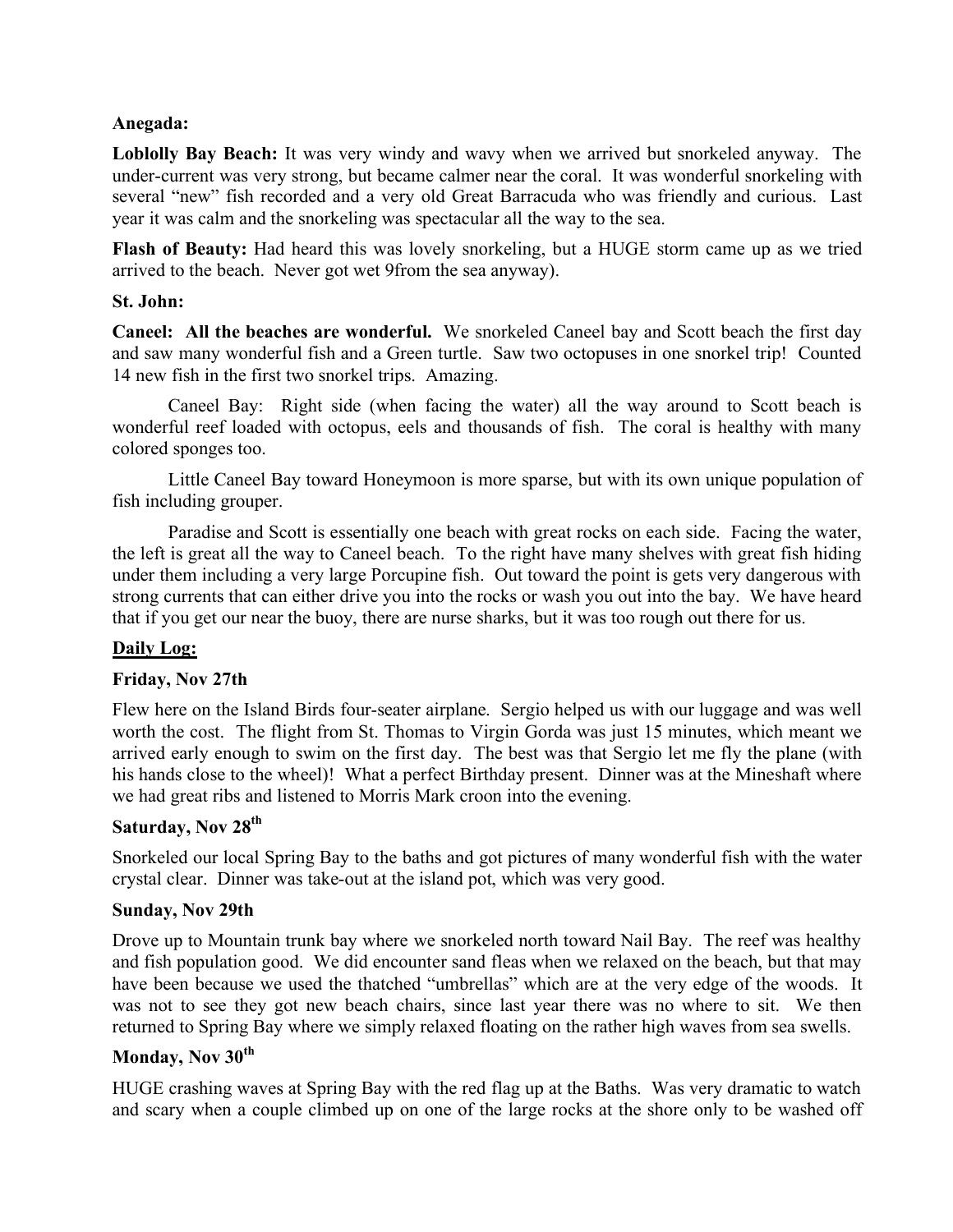and bashed into another rock. They were okay and judging by their laughter, have no idea how close they came to dying that day. Except for the drama of the fools on the rock, it was nice, relaxing day watching natures spectacle. Bob & Jill treated us to Little Dix Bay baffett for Bob's birthday. This is all the lobster and roast and every other food you can imagine with a steel drum band playing in the background. Very excellent evening and perfect birthday.

# **Tuesday, Dec 1st**

Took the Double D charter catamaran to Cooper Island. David is a great Caribbean teacher, understanding everything from wildlife to weather. He has sailed there waters for many years and knows them like his backyard. The snorkeling from the rock to the beach was spectacular with us seeing very many wonderful fishes from Octopus (3 of them!), Great Barracuda, Peacock flounder, Tilefish and Arrowhead crabs among many others. Dinner was Sharon's famous chilli, which is always wonderful.

# **Wednesday, Dec 2nd**

The waters of Spring Bay finally calmed down enough to snorkel. Was a good snorkel seeing a large Honeycomb Cowfish and cute Smooth Trunkfish that was so curious, he swam right up to my lens like he wanted to kiss it! The day was mostly relaxing, reading and talking with Jill & Bob.

## **Thursday, Dec 3rd**

Drove up to Gun Creek to take the ferry to Biras Creek where we enjoyed a wonderful lunch at "The Fat Virgin" which is excellent food right on the beach. (Christopher Columbus named Virgin Gorda "The Fat Virgin" because the silhouette from out at sea looked to him to be a large reclining woman.) We then walked the 30 minutes to "The Bitter End" where we chartered a snorkeling trip to Necker Island (one stop) and Mosquito Island (two stops). It was very much fun with everyone friendly and the snorkeling wonderful. The drive home was peasant with a spectacular sunset viewed from the over-look high on Gorda Peak (Day 7 Sunset). Dinner was omelets, which are always a good standby meal after a wonderful but tiring day.

# Friday, Dec 4<sup>th</sup>

We drove up to Long Bay Beach just north of Nail Bay. This is a fun beach to get to, as the dirt road looks like a "wrong turn" until you get to the water. The reef south of the beach toward Nail Bay is the best on the entire island with huge Elkhorn coral and sea fans at least 6 feet in diameter. We saw the largest Porcupine fish we have ever seen (good spotting, Jill!) and much, much more. We came back and enjoyed more ribs at the Mineshaft once again as we listened to Morris Mark's wonderful voice.

## Saturday, Dec 5<sup>th</sup>

Sadly said goodbye to Jill and Bob. It was so nice to share this island with them these 8 days. We caught up on household stuff like laundry and enjoyed a delicious pizza at the Bath and Turtle. We returned to Spring Bay and had a nice crystal-clear snorkel to the baths and back. Met more nice folks on the beach and generally just relaxed.

# **Sunday, Dec 6<sup>th</sup>**

Woke to heavy rains, followed by a beautiful rainbow. Looks like rain on and off all day so ran to Spring Bay for a quick snorkel between the rainstorms. The rain seemed to clear the water with many spectacular sightings.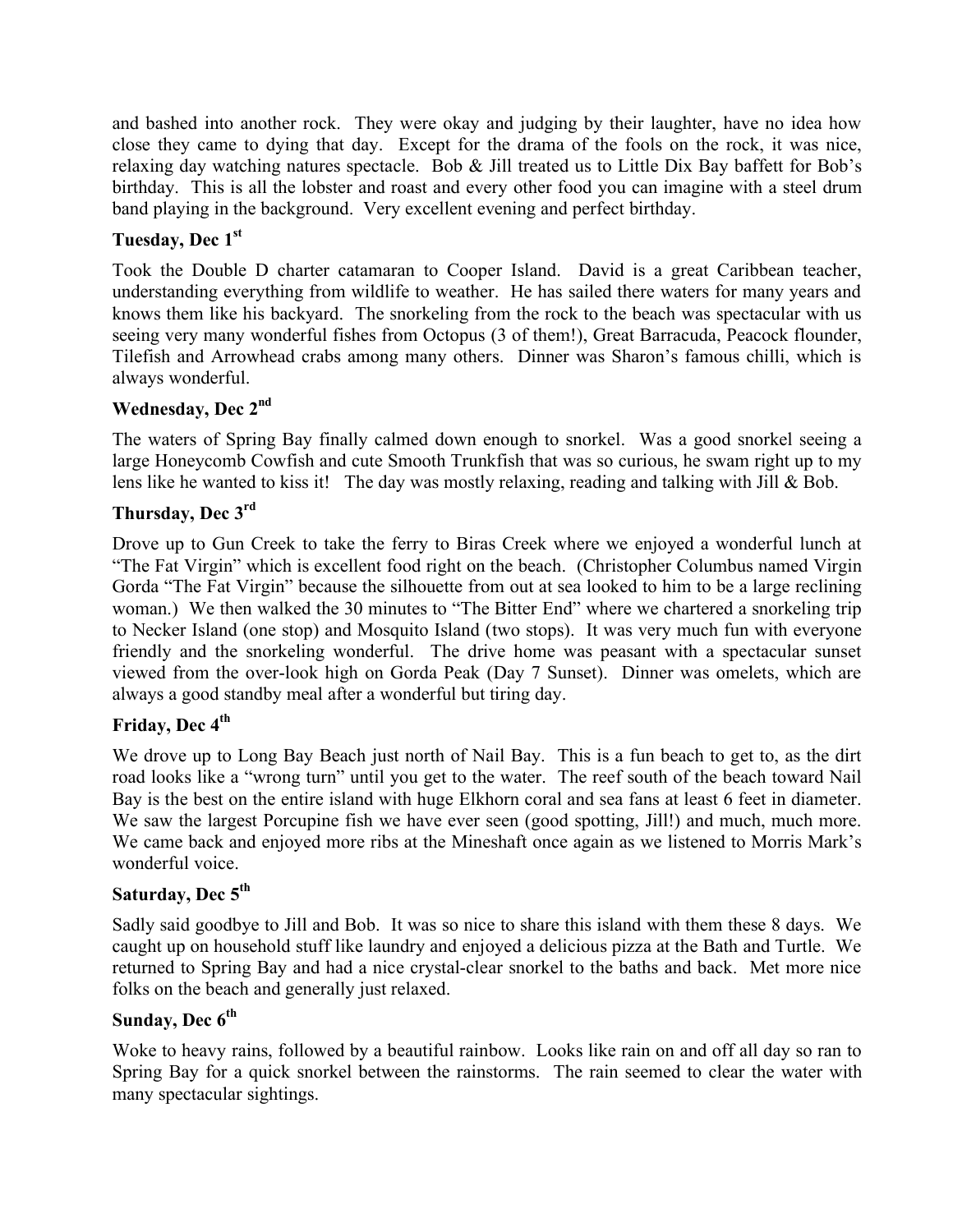## Monday, Dec 7<sup>th</sup>

Morning snorkel at Spring bay the drove up to Gun Creek to ferry to Biras Creek. We met Glen and Barbara on the boat and spent a delightful day with them, eating lunch at the "Fat Virgin" and touring Biras Creek. The resort was deserted like a "Day After" movie with everything lovely but no one willing to pay \$800/night to stay there. It was a very pleasant day indeed.

# **Tuesday, Dec 8th**

Drove up to Long Bay and had a long, wonderful snorkel. The reef here is the best on the island with huge Elkhorn coral and sea fans as large as bed sheets. There was a Trumpetfish "convention" with dozens of them sighted of every color variation. Some were very large and we assume was pregnant as she was several inches in diameter. We also saw many tiny Trumpetfish no more than 3 inches long. Was fun to see.

# Wednesday, Dec 9<sup>th</sup>

Rained in AM with high seas. The water was like skimmed milk. We floated for hours and simply relaxed chatting with many others. A totally relaxing day. We took Betty out to Chez Bamboo as a "thank you" for all her sweet help. Dinner was delicious and the conversation never waned for a minute with talk of the island and our families. It was a delightful evening.

## Thursday, Dec  $10^{th}$

We went to Savannah bay only to find it very wavy and churned up. So we floated around and relaxed all morning. The afternoon was spent at home packing for tomorrow's trip to Anegada while Bob worked on a report due on Monday. This is great place to write and think.

# Friday, Dec 11<sup>th</sup>

Ferried to Anegada to stay at Neptune's Treasures. Snorkeled at Loblolly bay, which was quite rough. Still saw some nice fish. Lunch was at "Cow Wreck" with a delicious fish sandwich. Dinner was at Neptune Treasure where Sharon had a 3 pound lobster! My Tuna was also delicious.

### Saturday, Dec 12<sup>th</sup>

Went straight to Loblolly again and found the water better than yesterday. Saw a HUGE barracuda and many other interesting fish. No other spectacular finds though. Lunch was once again at Cow Wreck for another delicious grouper sandwich. Dinner was at Neptune's where we both had fish.

### Sunday, Dec 13<sup>th</sup>

Was a stormy day with no snorkeling or swimming. Very dark clouds and huge waves. Spent most of the day in the room reading (Sharon) and working on a report (Bob). Was nice to have a down day. Dinner was at Neptune's where Sharon had another huge lobster and Bob had Tuna.

# Monday, Dec 14<sup>th</sup>

Ferried to Tortola then St John, arriving at Caneel in the early afternoon. They got our room ready early and we snorkeled the afternoon away, doing the Caneel Bay loop. The right-side of this bay is spectacular. We also swam a small portion of Scott Beach across Paradise Beach and back. Dinner was at the "Manager's Buffet" and was delicious. It is so nice at Caneel. There is an acre of land for each cottage and right now they are only at 20% occupancy. We love it here, as it is always perfect. It is truly "summer camp for adults".

# **Tuesday, Dec 15th**